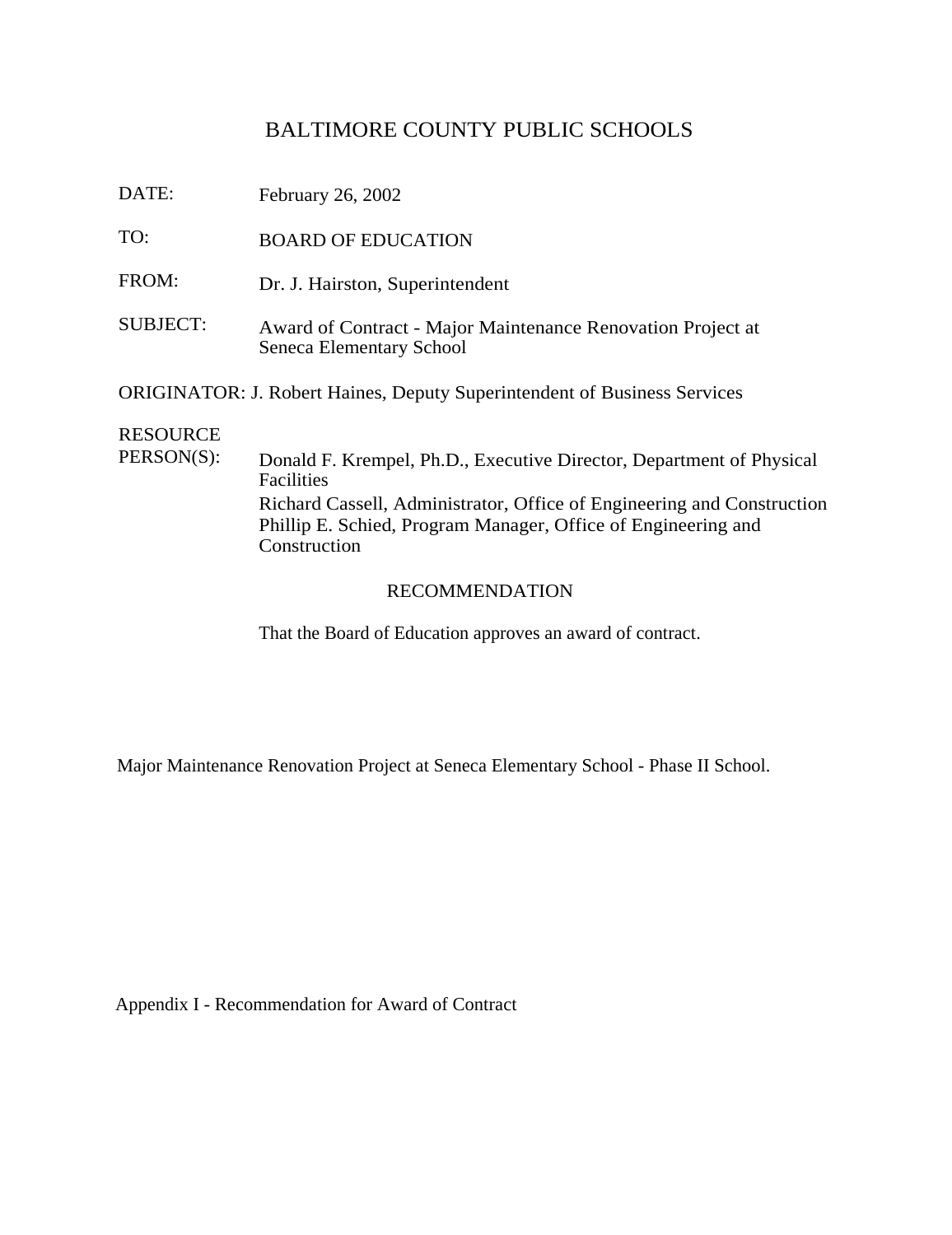## Appendix I

## Recommendation for Award of Contract Major Maintenance Renovation Project - Seneca Elementary School February 26, 2002

On February 7, 2002, five (5) bids were received for the Major Maintenance Renovations at Seneca Elementary School, Bid #3DI-REN2-173A. This project consists of renovations and upgrades to the existing heating, electrical and plumbing systems at this school. A summary of the bids is attached. Based on the bids received, the Department of Physical Facilities recommends an award of contract to Orfanos Contractors, Inc., the lowest responsive bidder, in the amount of \$1,373,000.00.

At this time, we are also requesting a 5% Change Order Allocation in the amount of \$68,650.00 to cover any unforeseen conditions and minor changes to the contract, to be authorized and approved by the Building Committee in accordance with Board Policy.

Maintenance. Funding for this project is available from the Capital Budget Project #665 - Major

APPROVED:

 $0$  1 ~ ctl~. 1'.' M,

Donald F. Krempel, Ph.D.  $\sim$ Executive Director